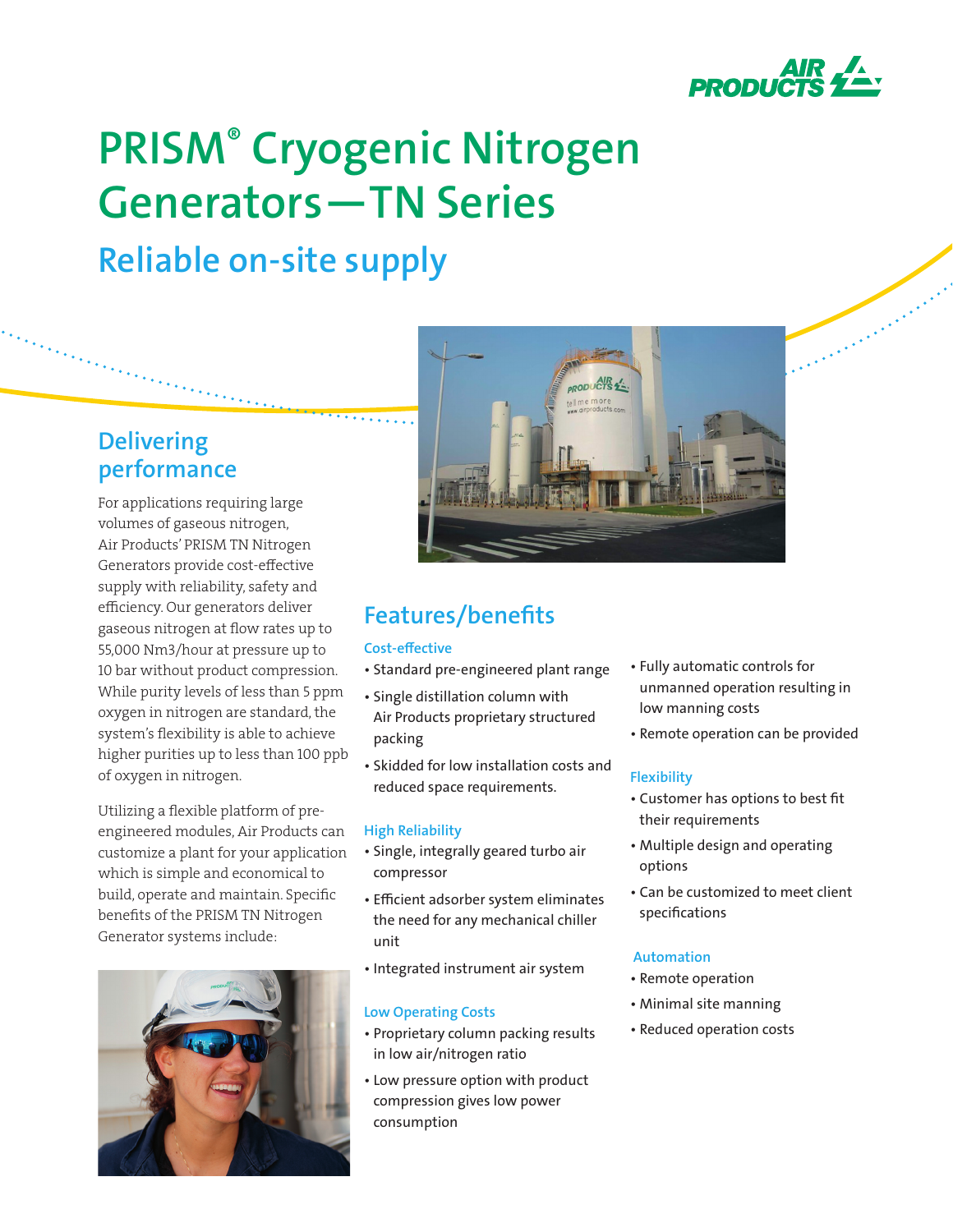# **Applications**

At locations around the world, our PRISM TN Nitrogen Generators are supplying a broad range of industries. This diversity has driven us to develop a standardized product family with features that can be customized to meet the requirements of your application.

Whether you are in the electronics industry looking for ppb purity levels or need production flexibility for your petroleum industry application, our PRISM Nitrogen Generators can meet your needs. Here are just a few examples of how you can customize the system for your operation:

- High-efficiency operation using low pressure plant operation
- Ultra-high purity to <100 ppb O2 for the electronics industry and CDA (Clean Dry Air)
- Variety of cooling water packages: Closed loop, open tower or air cooled options
- Control by integrated PLC (Programmable Logic Controller) or directly by client Distributed Control System
- Higher pressure supplied by product compression
- Installation and start-up by Air Products or FOB supply only. We can own and operate the plant under a sale of gas agreement and also can sell the plant to the customer if they wish to operate.
- Secondary expander for additional liquid nitrogen production
- Ultra-high purity liquid oxygen production

## **Figure 1: Typical Plant Layout**

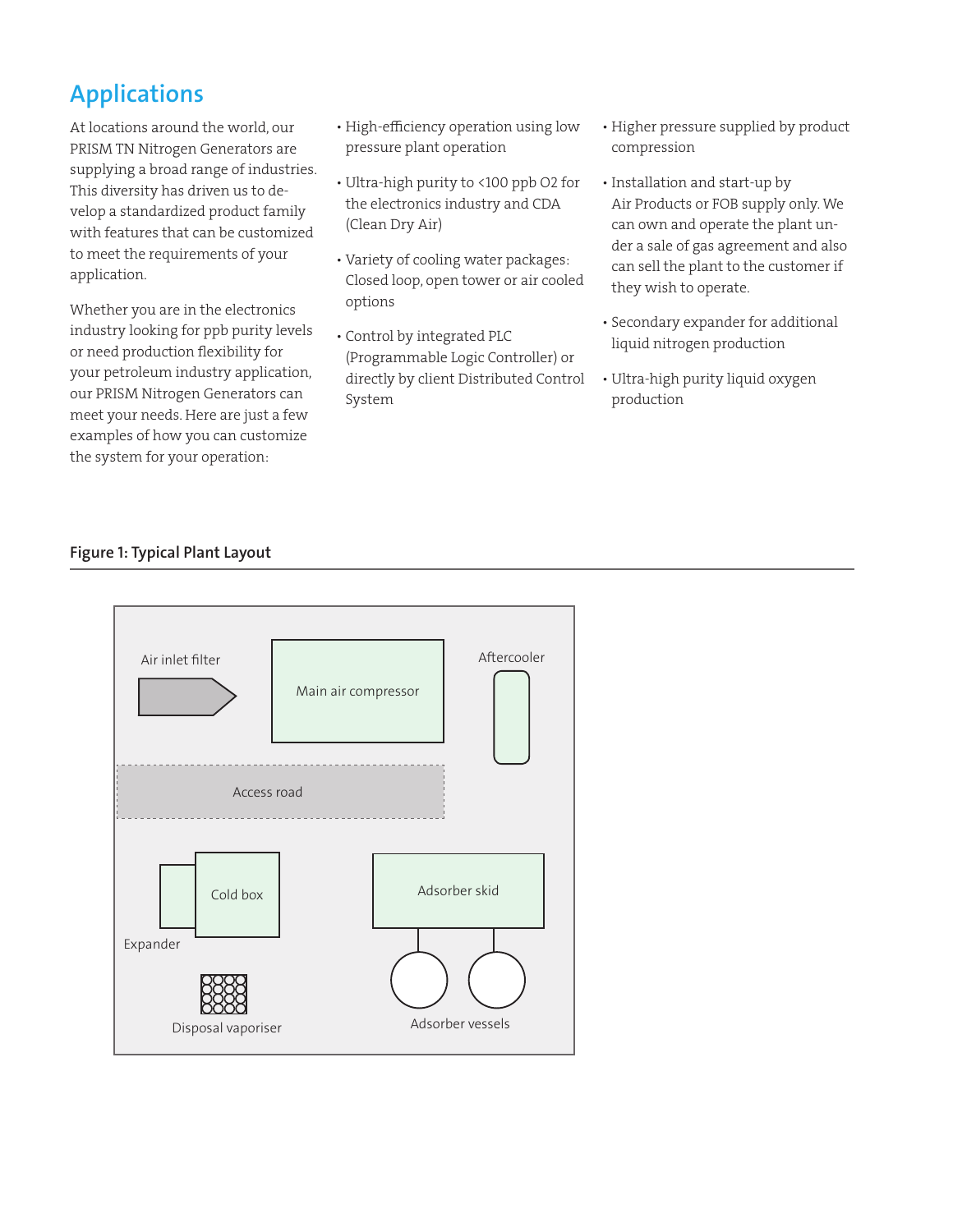

# **Process description**

- 1. Filtered atmospheric air is compressed in the main air compressor, then cooled.
- 2. A two-bed adsorption system removes moisture, carbon dioxide and heavy hydrocarbons. The beds alternate between use and regeneration, with regeneration achieved with dry waste air from the plant.
- 3. The dry air from the adsorbers enters the cold box, and is cooled to near dew point. Cold air then goes to the high pressure (HP) column where it is separated into pure nitrogen gas and oxygen enriched liquid.
- 4. The nitrogen gas leaves the top of the HP column to go to either the reboiler for condensation, returned to the HP column as reflux, or subcooled and sent part to the low pressure (LP) column as liquid nitrogen (LIN) reflux and part to be stored as LIN. The oxygen enriched fraction is flashed into the LP column as crude reflux.
- 5. Final distillation is in the LP column, with the top nitrogen at product purity. Waste gas and waste liquid separation occurs in the reboiler. A continuous purge of oxygen enriched liquid is removed from the reboiler sump to prevent buildup of hydrocarbons and carbon dioxide.
- 6. Refrigeration for the overall process comes from the expansion of the waste gas to capture the temperature drop. This cold air cools the incoming air in the main heat exchanger as well as regenerating the adsorbers.
- 7. Pure gaseous nitrogen from the top of the LP column is heated to near ambient temperatures prior to leaving the cold box. It is combined with any makeup gas from storage before leaving the plant for your application.